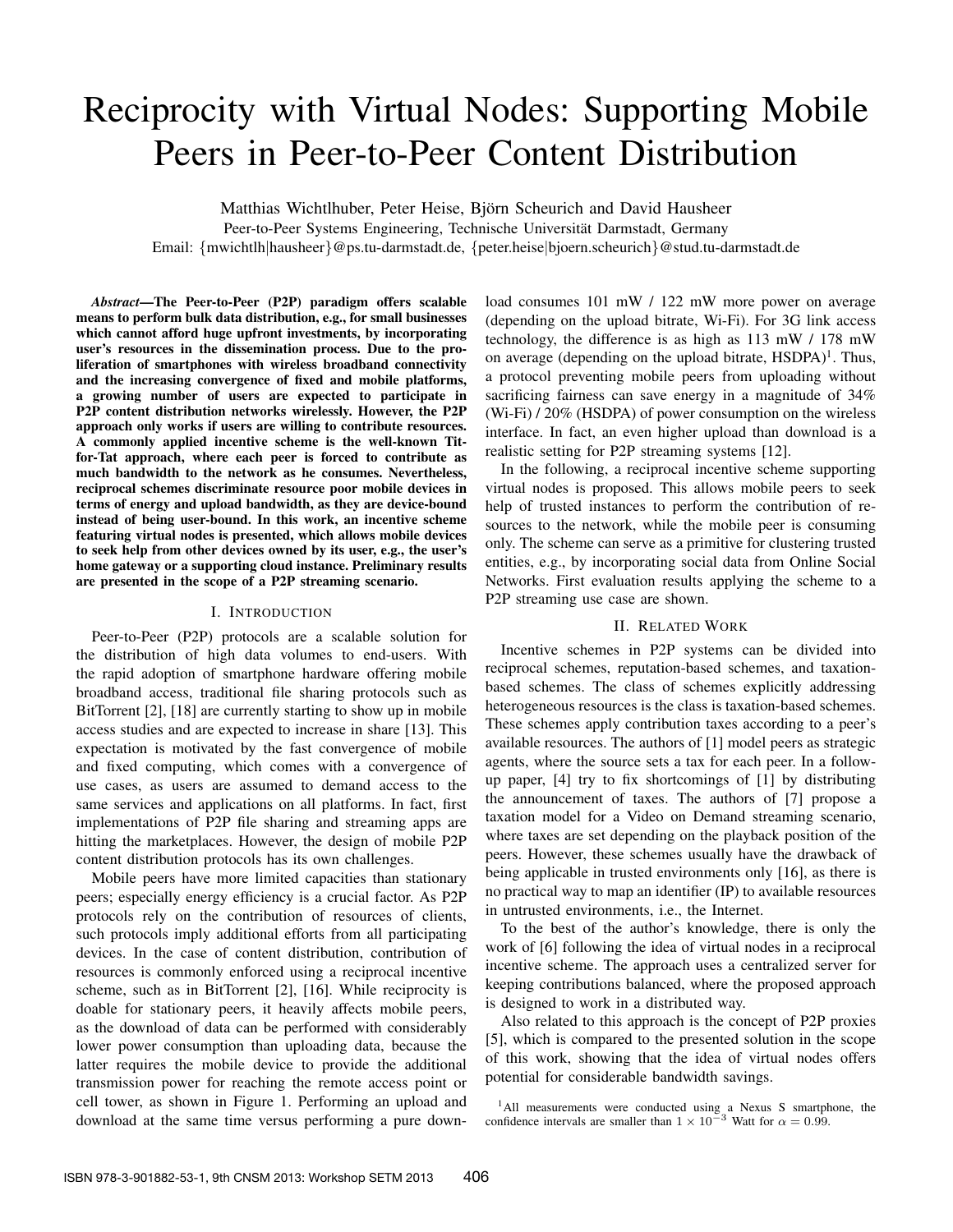

Fig. 1: Power consumption measurements of smartphone with different up-/download rates and link types. Confidence intervals ( $\alpha = 0.99$ ) are printed, but smaller than  $1 \times 10^{-3}$  Watt.

#### III. INCENTIVE SCHEME

The incentive scheme's main task is to allow resourcepoor devices to receive full quality of service in a P2P style system without sacrificing fairness. These requirements cannot be fulfilled with a standard incentive scheme based on direct reciprocity (Tit-for-Tat). However, direct reciprocity has a number desirable properties such as being prone to a number of attacks, comprising collusion of peers, whitewashing attacks (frequent rejoining to the system), sibyl attacks (joining with multiple identities), and byzantine attacks (varying behavior towards different peers). Moreover, direct reciprocity is efficient in isolating free riders, i.e., peers consuming resources from the network without contributing [16], [2], [18].

The incentive scheme proposed in this work is a generalization of a direct reciprocal scheme [2], allowing for the participation of peers with low resources while preserving the properties discussed above. For this purpose, *virtual nodes* are introduced. A virtual node consists of a *helper instance* and a number of *sinks*, where the helper instance is a user's home gateway or a supporting cloud instance, while the sinks represent mobile devices (see Figure 2). The central idea of this configuration is to handle the upload to the system in the helper instance, which uses a cheap, fixed access, whereas the mobile devices, using an expensive, cellular access only download from the network. However, the overall sum of contribution from and consumption of the virtual node should be kept in balance at any time.

As depicted in Figure 2, only one helper instance and one sink in a virtual node is considered in this work for the sake of brevity. Thus, there are four cases of reciprocal exchange to be handled, where two cases are symmetric.

*1)*  $[P_1, P_2]$ : A conventional peer  $P_1$  bartering with a conventional peer  $P_2$ .

2)  $[P_2, [S_1, H_1]]$  *and*  $[P_1, [S_2, H_2]]$ : In these cases, a conventional peer is bartering with a virtual node, i.e.,  $P_1/P_2$ 



Fig. 2: The four cases of virtual node direct reciprocity. H denotes a helper instance,  $S$  denotes a sink, and  $P$  is a normal peer. Similar indices indicate membership of the same virtual node. Dashed lines represent the transmission of tokens.

downloads from a helper instance and uploads to a sink. As these cases are symmetric,  $[P_1, [S_2, H_2]]$  are referred to as being representative for both cases from now on.

*3*)  $[[S_1, H_1], [S_2, H_2]]$ : In this case, a virtual node is bartering with a virtual node, where each helper instance is uploading to a sink in the other virtual node.

The simple case 1) can be handled easily by negotiating a chunk to trade and performing an exchange in a similar manner as BitTorrent's unchoking algorithm [2], [16]. Cases 2) and 3), however, are challenging, as they need efficient signaling mechanisms to prevent fraud. For this purpose, two additional concepts are introduced: a membership protocol/secure control channel is established within the virtual node and pull-tokens are introduced.

A pull token is a temporarily valid token that represents a debt of a peer towards a third party. Once a chunk has been uploaded to a peer, this peer can produce a token, which will grant a node possessing the token a chunk to download, or at least priority handling. The token exchange can be exemplified for case 2):  $H_1$  uploads a chunk to  $P_2$ , which issues a token in exchange. When the token is received by  $H_1$ , it is immediately transmitted via the control channel to the sink  $S_1$ .  $S_1$  redeems the token by transmitting the token to  $P_2$  and receives a chunk in return. If  $P_2$  is not cooperative,  $S_1$  communicates this fact to  $H_1$  via the control channel.  $H_1$  reacts by stopping cooperation with  $P_2$ , thus creating an incentive for  $P_2$  to always redeem valid tokens.

The scheme can also be used to barter between two virtual nodes (case 4). This requires two token streams, where each sink  $S_1/S_2$  issues tokens, when it is served by one of the helper instances  $H_2/H_1$ . Note that in this case each sink also has to send a copy of issued tokens to its own helper instance in order to make the token known for redemption.

Tokens are not to be mistaken for a virtual currency. They are valid for a short time only and there is no way to accumulate them for later use. In fact, tokens are an identification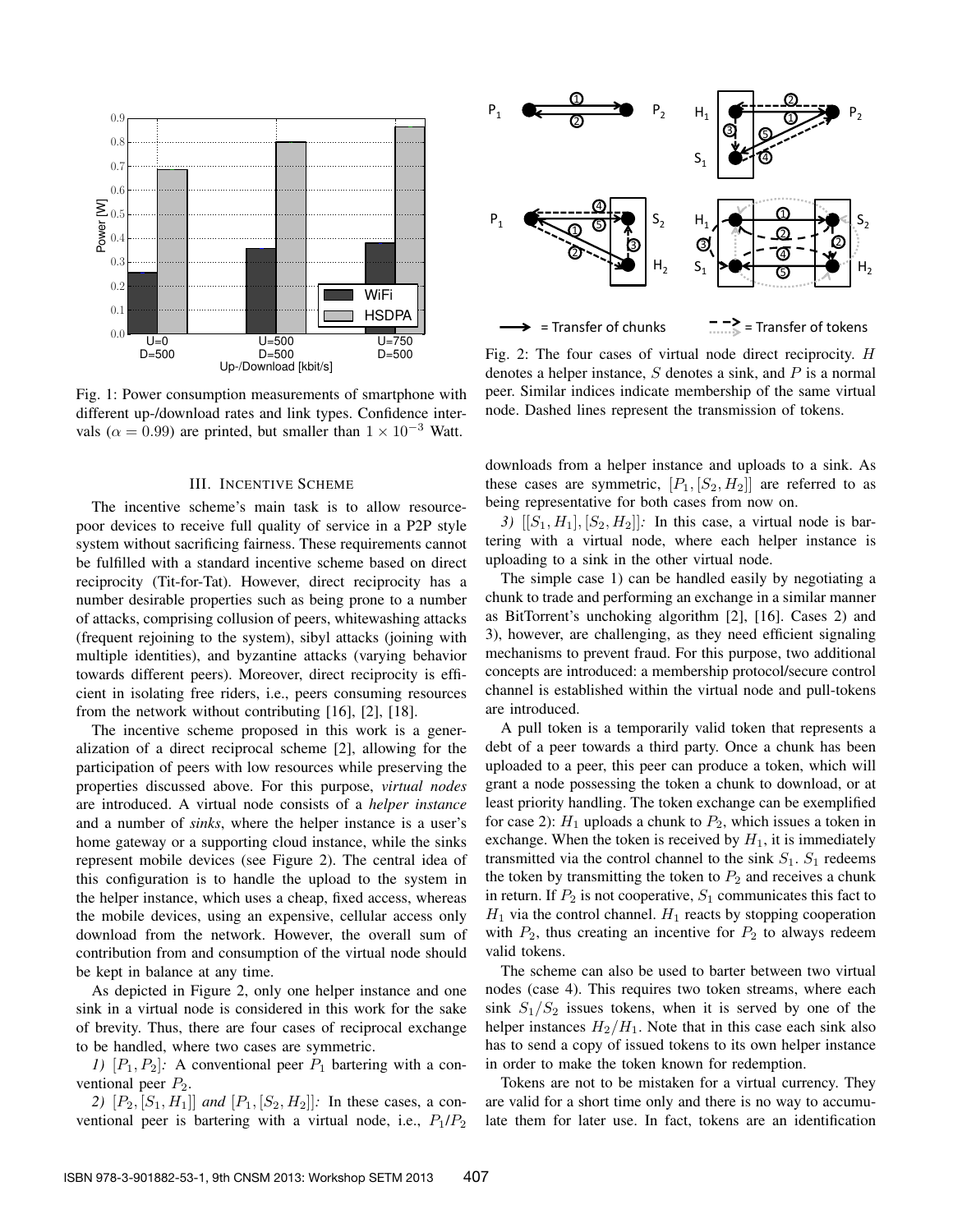mechanism to proof the eligibility to download a chunk. The simplicity of the mechanism has several advantages. As tokens are traded bilaterally only, there is no need to prevent the common problems of token based approaches like double spending [9], as a peer will simply not redeem a token twice. Thus, tokens can be implemented without using resource heavy cryptographic algorithms, e.g., a token can be represented by a random string of  $n$  bytes, where  $n$  is big enough to prevent guessing by attackers. Additionally, the token approach is very flexible: the helper instance can transfer its tokens to any node it deems appropriate. This way, even more than one sink can be supported by splitting the token stream to several sinks.

Fraudulent behavior regarding virtual node membership is prevented by a secure membership protocol among the members of a virtual node, using an extension of the Stationto-Station (STS) protocol by O'Higgins et al. [3]. Once authentication is performed, data transfer within the virtual node could be encrypted with a symmetric cryptographic algorithm to prevent the stealing of tokens. However, overhearing of tokens by an attacker is highly unlikely, as the attacker usually is not in the same collision domain as the user. Moreover, if an attacker can overhear tokens, he can also overhear transmitted video packets.

# IV. PRELIMINARY RESULTS

In this section, a qualitative comparison to P2P proxy solutions is performed and the effectiveness of the chosen approach is shown using a numerical simulation model. The evaluation focuses on applying the scheme in a P2P streaming scenario.

## *A. Comparison to Peer-to-Peer Proxy Concept*

When compared to a P2P proxy solution, the proposed inventive scheme allows for the same effect: resource-poor clients are freed from the burden of contributing actively to the system. However, the proposed incentive scheme is shown to have considerable potential for optimization of overall traffic efficiency.

Figure 3 gives a simplified overview of the presumed traffic volumes generated by peers, helper instances and sinks in both cases, where 3a represents a P2P proxy solution and 3b represents the incentive scheme presented in this work.

In case of a P2P proxy solution, the helper instance  $H_1$  (the proxy) has to download the complete stream of chunks from the network, indicated by the thick arrow from conventional peers to  $H_1$ . In turn, as a reciprocal incentive is applied,  $H_1$ uploads the same amount of chunks to the network, where in the case of P2P streaming, the upload is usually even higher than the download. Additionally,  $H_1$  is forwarding the stream to the sink  $S_1$ . Summing up,  $H_1$  has to bring up at least twice the video bandwidth on the upstream and once the video bandwidth on the downstream.

In the proposed incentive scheme, in contrast,  $H_1$ 's only purpose is the creation of credit among the bartering peers, which can be claimed and consumed by the sink  $S_1$ . More



Fig. 3: Data flow of P2P proxy versus data flow with proposed incentive scheme. Solid arrows indicate a transfer of chunks, dashed arrows depict token transmissions. The thickness of arrows indicates presumed traffic volumes.

importantly, this implies that  $H_1$  is not dependent on downloading all chunks of the stream, which leaves opportunity for finding a bandwidth optimal piece picking strategy for  $H_1$ . This strategy can minimize  $H_1$ 's download from the network, while spreading the incomplete set of downloaded chunks widely in the network, indicated by the combination of a small downstream arrow from the P2P network to  $H_1$  and an upstream equivalent to the video bitrate. Besides that  $H_1$ transfers tokens to  $S_1$ , which causes a negligible traffic volume compared to the size of the video stream.

# *B. Results from Network Simulation*

The feasibility of the incentive scheme presented in this work is tested by implementing a numerical simulation model using the PeerFactSim.KOM [15] network simulation framework. Although P2P streaming is a widely researched topic, there is no standard/reference streaming overlay implementation to be used for experiments. Thus, this work is based on an overlay design incorporating state-of-the-art algorithms and mechanisms from literature.

The model is based on an unstructured topology (random mesh), as this type of topology has been shown to be more resilient to peer churn [17]. Video data is served in chunks, i.e., the video stream is broken down into pieces, which are treated as independent units by the network. A further crucial factor for the performance of streaming overlays are chunk scheduling strategies. A pull-based scheduling approach is++ implemented, i.e., peers request chunks actively, based on frequently exchanged buffer maps. Buffer maps indicate, which chunks a peer possesses and were shown to be an efficient signaling approach in the scope of streaming scenarios [14], [17].

The pool of simulated nodes is as large as 2500 conventional peers. An additional number of 200 virtual nodes (100 helper instances and 100 sinks) is deployed in the system. Of this overall number of 2700 nodes, at most 500 are online at the same time. The available bandwidth is drawn from a distribution based on an OECD broadband access study [10]. Session lengths and arrival patterns are based on a measurement study of the PPLive streaming system [8].